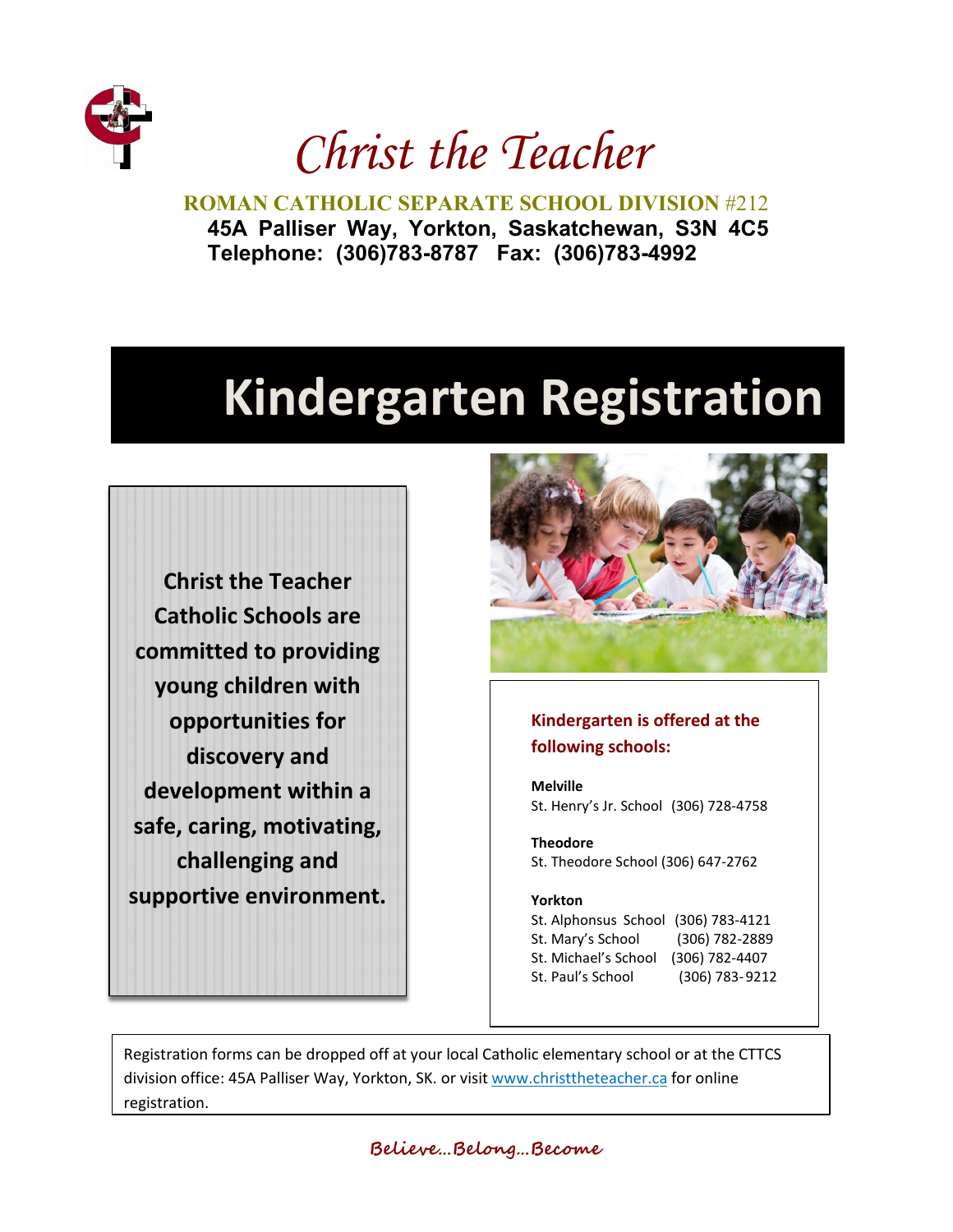## **Christ the Teacher RCSSD # 212 Kindergarten Registration Form 1**

| Our Catholic Kindergarten programs are available to all children of all cultures and faiths. They offer high<br>quality early childhood education through excellent teaching and programing in a school environment.<br>Children must have reached their fifth birthday by December 31st of the current school year.<br><b>SCHOOL LOCATION</b><br>Which School do you wish to apply for Kindergarten?<br><b>Melville:</b><br>Theodore:<br>Yorkton:<br>$\Box$<br>$\Box$ St. Theodore<br>St. Alphonsus Elementary School<br>St. Henry's Jr.<br>$\Box$ St. Mary's Elementary School<br><b>Elementary School</b><br><b>Elementary School</b><br>$\Box$ St. Michael's Elementary School<br>St. Paul's Elementary School<br>Considering French Immersion for Grade 1? Yes<br>No l<br>PREVIOUS SCHOOL ATTENDED<br>School Name: Name and School Name and School Name and School Name and School Name and School Name and School N<br>Date your child last attended: _________<br><b>STUDENT INFORMATION</b><br><b>SURNAME:</b><br><b>FIRST NAME:</b><br><b>MIDDLE NAME:</b><br><b>NAME USED</b> (if different from legal name):<br><b>Postal Code:</b><br><b>Street Address:</b><br>City:<br>Legal Land Description (if applicable) and/or Mailing Address (Box No):<br><b>Home Email Address:</b><br><b>Home Telephone Number:</b><br>Gender:<br>Date of Birth:<br><b>Current Age:</b><br><b>Registrar Verification Initials</b><br>$\Box$ Unspecified<br>(Office Use Only)<br>$\Box$ Male $\Box$ Female<br>MMM / DD / YYYY<br><b>Baptized:</b><br><b>Parent's Religion:</b><br><b>Child's Religion:</b><br><b>Aboriginal Ancestry: (Voluntary)</b><br>Roman Catholic<br><b>Status First Nation</b><br>ப<br>Yes<br>ப<br>Mother: $\frac{1}{1}$<br>$\Box$<br><b>Ukrainian Catholic</b><br><b>Non-Status First Nation</b><br>No<br>Father: and the state of the state of the state of the state of the state of the state of the state of the state of the state of the state of the state of the state of the state of the state of the state of the state of th<br>$\Box$<br>Metis<br>(Copy will be kept on file to share<br>with the Church for the purpose of | <b>ELIGIBILITY</b> |  |  |  |            |  |  |  |
|---------------------------------------------------------------------------------------------------------------------------------------------------------------------------------------------------------------------------------------------------------------------------------------------------------------------------------------------------------------------------------------------------------------------------------------------------------------------------------------------------------------------------------------------------------------------------------------------------------------------------------------------------------------------------------------------------------------------------------------------------------------------------------------------------------------------------------------------------------------------------------------------------------------------------------------------------------------------------------------------------------------------------------------------------------------------------------------------------------------------------------------------------------------------------------------------------------------------------------------------------------------------------------------------------------------------------------------------------------------------------------------------------------------------------------------------------------------------------------------------------------------------------------------------------------------------------------------------------------------------------------------------------------------------------------------------------------------------------------------------------------------------------------------------------------------------------------------------------------------------------------------------------------------------------------------------------------------------------------------------------------------------------------------------------------------------------------------------------------------------------------------------------------|--------------------|--|--|--|------------|--|--|--|
|                                                                                                                                                                                                                                                                                                                                                                                                                                                                                                                                                                                                                                                                                                                                                                                                                                                                                                                                                                                                                                                                                                                                                                                                                                                                                                                                                                                                                                                                                                                                                                                                                                                                                                                                                                                                                                                                                                                                                                                                                                                                                                                                                         |                    |  |  |  |            |  |  |  |
|                                                                                                                                                                                                                                                                                                                                                                                                                                                                                                                                                                                                                                                                                                                                                                                                                                                                                                                                                                                                                                                                                                                                                                                                                                                                                                                                                                                                                                                                                                                                                                                                                                                                                                                                                                                                                                                                                                                                                                                                                                                                                                                                                         |                    |  |  |  |            |  |  |  |
|                                                                                                                                                                                                                                                                                                                                                                                                                                                                                                                                                                                                                                                                                                                                                                                                                                                                                                                                                                                                                                                                                                                                                                                                                                                                                                                                                                                                                                                                                                                                                                                                                                                                                                                                                                                                                                                                                                                                                                                                                                                                                                                                                         |                    |  |  |  |            |  |  |  |
|                                                                                                                                                                                                                                                                                                                                                                                                                                                                                                                                                                                                                                                                                                                                                                                                                                                                                                                                                                                                                                                                                                                                                                                                                                                                                                                                                                                                                                                                                                                                                                                                                                                                                                                                                                                                                                                                                                                                                                                                                                                                                                                                                         |                    |  |  |  |            |  |  |  |
|                                                                                                                                                                                                                                                                                                                                                                                                                                                                                                                                                                                                                                                                                                                                                                                                                                                                                                                                                                                                                                                                                                                                                                                                                                                                                                                                                                                                                                                                                                                                                                                                                                                                                                                                                                                                                                                                                                                                                                                                                                                                                                                                                         |                    |  |  |  |            |  |  |  |
|                                                                                                                                                                                                                                                                                                                                                                                                                                                                                                                                                                                                                                                                                                                                                                                                                                                                                                                                                                                                                                                                                                                                                                                                                                                                                                                                                                                                                                                                                                                                                                                                                                                                                                                                                                                                                                                                                                                                                                                                                                                                                                                                                         |                    |  |  |  |            |  |  |  |
|                                                                                                                                                                                                                                                                                                                                                                                                                                                                                                                                                                                                                                                                                                                                                                                                                                                                                                                                                                                                                                                                                                                                                                                                                                                                                                                                                                                                                                                                                                                                                                                                                                                                                                                                                                                                                                                                                                                                                                                                                                                                                                                                                         |                    |  |  |  |            |  |  |  |
|                                                                                                                                                                                                                                                                                                                                                                                                                                                                                                                                                                                                                                                                                                                                                                                                                                                                                                                                                                                                                                                                                                                                                                                                                                                                                                                                                                                                                                                                                                                                                                                                                                                                                                                                                                                                                                                                                                                                                                                                                                                                                                                                                         |                    |  |  |  |            |  |  |  |
|                                                                                                                                                                                                                                                                                                                                                                                                                                                                                                                                                                                                                                                                                                                                                                                                                                                                                                                                                                                                                                                                                                                                                                                                                                                                                                                                                                                                                                                                                                                                                                                                                                                                                                                                                                                                                                                                                                                                                                                                                                                                                                                                                         |                    |  |  |  |            |  |  |  |
|                                                                                                                                                                                                                                                                                                                                                                                                                                                                                                                                                                                                                                                                                                                                                                                                                                                                                                                                                                                                                                                                                                                                                                                                                                                                                                                                                                                                                                                                                                                                                                                                                                                                                                                                                                                                                                                                                                                                                                                                                                                                                                                                                         |                    |  |  |  |            |  |  |  |
|                                                                                                                                                                                                                                                                                                                                                                                                                                                                                                                                                                                                                                                                                                                                                                                                                                                                                                                                                                                                                                                                                                                                                                                                                                                                                                                                                                                                                                                                                                                                                                                                                                                                                                                                                                                                                                                                                                                                                                                                                                                                                                                                                         |                    |  |  |  |            |  |  |  |
|                                                                                                                                                                                                                                                                                                                                                                                                                                                                                                                                                                                                                                                                                                                                                                                                                                                                                                                                                                                                                                                                                                                                                                                                                                                                                                                                                                                                                                                                                                                                                                                                                                                                                                                                                                                                                                                                                                                                                                                                                                                                                                                                                         |                    |  |  |  |            |  |  |  |
|                                                                                                                                                                                                                                                                                                                                                                                                                                                                                                                                                                                                                                                                                                                                                                                                                                                                                                                                                                                                                                                                                                                                                                                                                                                                                                                                                                                                                                                                                                                                                                                                                                                                                                                                                                                                                                                                                                                                                                                                                                                                                                                                                         |                    |  |  |  |            |  |  |  |
|                                                                                                                                                                                                                                                                                                                                                                                                                                                                                                                                                                                                                                                                                                                                                                                                                                                                                                                                                                                                                                                                                                                                                                                                                                                                                                                                                                                                                                                                                                                                                                                                                                                                                                                                                                                                                                                                                                                                                                                                                                                                                                                                                         |                    |  |  |  |            |  |  |  |
|                                                                                                                                                                                                                                                                                                                                                                                                                                                                                                                                                                                                                                                                                                                                                                                                                                                                                                                                                                                                                                                                                                                                                                                                                                                                                                                                                                                                                                                                                                                                                                                                                                                                                                                                                                                                                                                                                                                                                                                                                                                                                                                                                         |                    |  |  |  |            |  |  |  |
|                                                                                                                                                                                                                                                                                                                                                                                                                                                                                                                                                                                                                                                                                                                                                                                                                                                                                                                                                                                                                                                                                                                                                                                                                                                                                                                                                                                                                                                                                                                                                                                                                                                                                                                                                                                                                                                                                                                                                                                                                                                                                                                                                         |                    |  |  |  |            |  |  |  |
|                                                                                                                                                                                                                                                                                                                                                                                                                                                                                                                                                                                                                                                                                                                                                                                                                                                                                                                                                                                                                                                                                                                                                                                                                                                                                                                                                                                                                                                                                                                                                                                                                                                                                                                                                                                                                                                                                                                                                                                                                                                                                                                                                         |                    |  |  |  |            |  |  |  |
|                                                                                                                                                                                                                                                                                                                                                                                                                                                                                                                                                                                                                                                                                                                                                                                                                                                                                                                                                                                                                                                                                                                                                                                                                                                                                                                                                                                                                                                                                                                                                                                                                                                                                                                                                                                                                                                                                                                                                                                                                                                                                                                                                         |                    |  |  |  |            |  |  |  |
|                                                                                                                                                                                                                                                                                                                                                                                                                                                                                                                                                                                                                                                                                                                                                                                                                                                                                                                                                                                                                                                                                                                                                                                                                                                                                                                                                                                                                                                                                                                                                                                                                                                                                                                                                                                                                                                                                                                                                                                                                                                                                                                                                         |                    |  |  |  |            |  |  |  |
|                                                                                                                                                                                                                                                                                                                                                                                                                                                                                                                                                                                                                                                                                                                                                                                                                                                                                                                                                                                                                                                                                                                                                                                                                                                                                                                                                                                                                                                                                                                                                                                                                                                                                                                                                                                                                                                                                                                                                                                                                                                                                                                                                         |                    |  |  |  |            |  |  |  |
|                                                                                                                                                                                                                                                                                                                                                                                                                                                                                                                                                                                                                                                                                                                                                                                                                                                                                                                                                                                                                                                                                                                                                                                                                                                                                                                                                                                                                                                                                                                                                                                                                                                                                                                                                                                                                                                                                                                                                                                                                                                                                                                                                         |                    |  |  |  |            |  |  |  |
|                                                                                                                                                                                                                                                                                                                                                                                                                                                                                                                                                                                                                                                                                                                                                                                                                                                                                                                                                                                                                                                                                                                                                                                                                                                                                                                                                                                                                                                                                                                                                                                                                                                                                                                                                                                                                                                                                                                                                                                                                                                                                                                                                         |                    |  |  |  |            |  |  |  |
|                                                                                                                                                                                                                                                                                                                                                                                                                                                                                                                                                                                                                                                                                                                                                                                                                                                                                                                                                                                                                                                                                                                                                                                                                                                                                                                                                                                                                                                                                                                                                                                                                                                                                                                                                                                                                                                                                                                                                                                                                                                                                                                                                         |                    |  |  |  |            |  |  |  |
|                                                                                                                                                                                                                                                                                                                                                                                                                                                                                                                                                                                                                                                                                                                                                                                                                                                                                                                                                                                                                                                                                                                                                                                                                                                                                                                                                                                                                                                                                                                                                                                                                                                                                                                                                                                                                                                                                                                                                                                                                                                                                                                                                         |                    |  |  |  |            |  |  |  |
|                                                                                                                                                                                                                                                                                                                                                                                                                                                                                                                                                                                                                                                                                                                                                                                                                                                                                                                                                                                                                                                                                                                                                                                                                                                                                                                                                                                                                                                                                                                                                                                                                                                                                                                                                                                                                                                                                                                                                                                                                                                                                                                                                         |                    |  |  |  |            |  |  |  |
|                                                                                                                                                                                                                                                                                                                                                                                                                                                                                                                                                                                                                                                                                                                                                                                                                                                                                                                                                                                                                                                                                                                                                                                                                                                                                                                                                                                                                                                                                                                                                                                                                                                                                                                                                                                                                                                                                                                                                                                                                                                                                                                                                         |                    |  |  |  |            |  |  |  |
|                                                                                                                                                                                                                                                                                                                                                                                                                                                                                                                                                                                                                                                                                                                                                                                                                                                                                                                                                                                                                                                                                                                                                                                                                                                                                                                                                                                                                                                                                                                                                                                                                                                                                                                                                                                                                                                                                                                                                                                                                                                                                                                                                         |                    |  |  |  |            |  |  |  |
| sacraments)                                                                                                                                                                                                                                                                                                                                                                                                                                                                                                                                                                                                                                                                                                                                                                                                                                                                                                                                                                                                                                                                                                                                                                                                                                                                                                                                                                                                                                                                                                                                                                                                                                                                                                                                                                                                                                                                                                                                                                                                                                                                                                                                             |                    |  |  |  | ப<br>Inuit |  |  |  |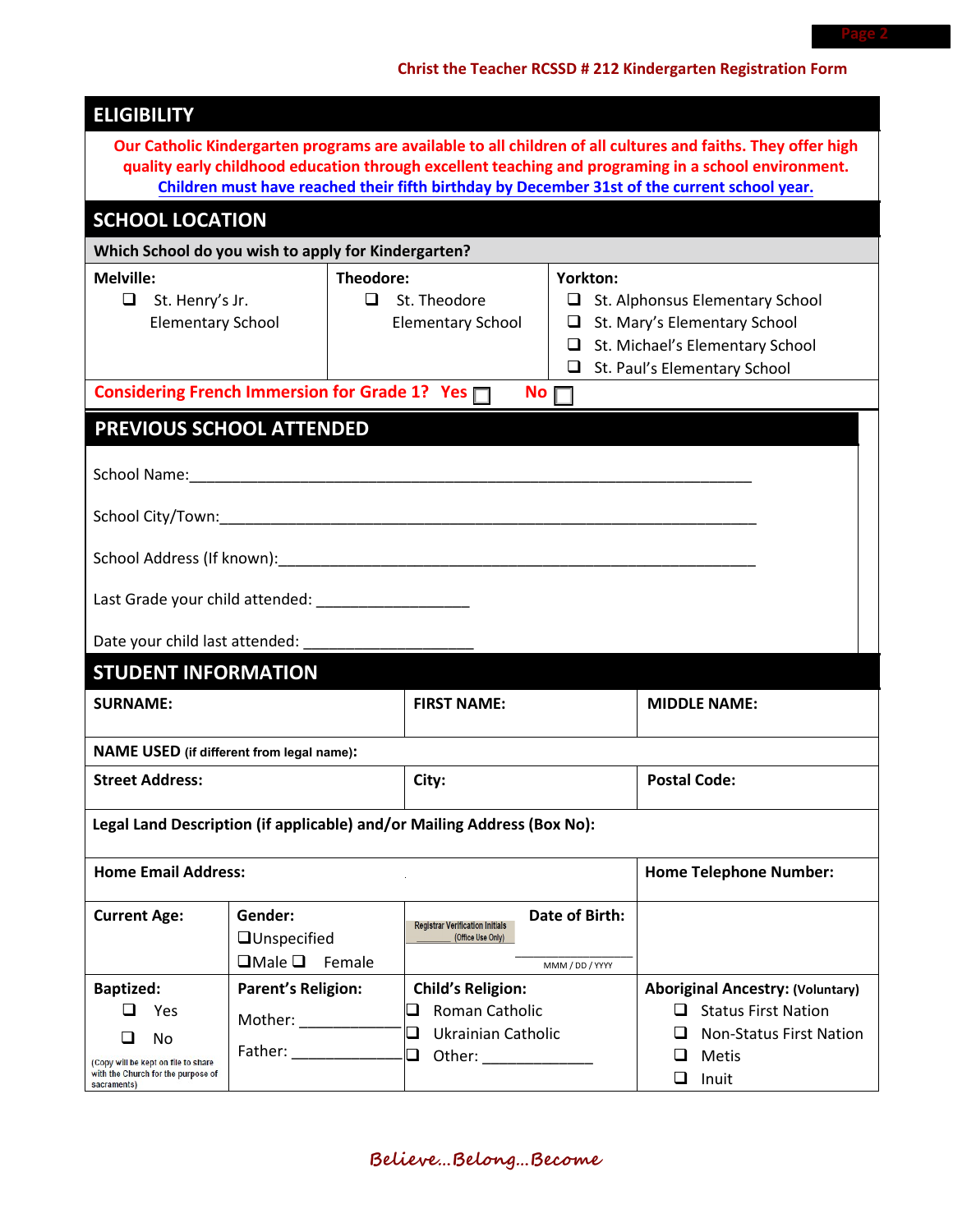## **Christ the Teacher RCSSD # 212 Kindergarten Registration Form**

| <b>Place of Birth: (Province)</b>                                                                                                                                                                                              | <b>Student Lives With:</b>    |                                               | Language Spoken at Home: |  |  |  |  |
|--------------------------------------------------------------------------------------------------------------------------------------------------------------------------------------------------------------------------------|-------------------------------|-----------------------------------------------|--------------------------|--|--|--|--|
| Saskatchewan, Canada<br>□                                                                                                                                                                                                      | $\Box$ Mother $\Box$ Both     |                                               | $\Box$ English           |  |  |  |  |
| Other: ____________________<br>□                                                                                                                                                                                               | $\Box$ Father $\Box$ Guardian |                                               | French<br>ப              |  |  |  |  |
|                                                                                                                                                                                                                                |                               | <b>Q</b> Other: _____________________________ | Other:<br>ப              |  |  |  |  |
|                                                                                                                                                                                                                                |                               |                                               |                          |  |  |  |  |
| <b>Citizenship Status:</b>                                                                                                                                                                                                     |                               | Citizenship:                                  |                          |  |  |  |  |
| Canadian Citizen $\Box$ Refugee Claimant<br>ப                                                                                                                                                                                  |                               |                                               |                          |  |  |  |  |
| $\Box$<br>Permanent<br>Work Visa<br>ப                                                                                                                                                                                          |                               |                                               |                          |  |  |  |  |
| Student Visa<br>Resident                                                                                                                                                                                                       |                               |                                               |                          |  |  |  |  |
| <b>MEDICAL INFORMATION</b>                                                                                                                                                                                                     |                               |                                               |                          |  |  |  |  |
| <b>Emergency Contact Information (Other than Parent/Guardian)</b>                                                                                                                                                              |                               |                                               |                          |  |  |  |  |
|                                                                                                                                                                                                                                |                               |                                               |                          |  |  |  |  |
|                                                                                                                                                                                                                                |                               |                                               |                          |  |  |  |  |
| Does your child have any medical needs we need to be aware of (i.e. allergies)? Yes / No                                                                                                                                       |                               |                                               |                          |  |  |  |  |
| If yes, please explain: Note and the set of the set of the set of the set of the set of the set of the set of the set of the set of the set of the set of the set of the set of the set of the set of the set of the set of th |                               |                                               |                          |  |  |  |  |
| Has your child had his/her immunizations? Yes / No                                                                                                                                                                             |                               |                                               |                          |  |  |  |  |
| Has your child had a hearing examination? Yes / No Date of examination:                                                                                                                                                        |                               |                                               |                          |  |  |  |  |
| Mas your child had a vision examination? Yes / No No No No No                                                                                                                                                                  |                               |                                               |                          |  |  |  |  |
|                                                                                                                                                                                                                                |                               |                                               |                          |  |  |  |  |
|                                                                                                                                                                                                                                |                               |                                               |                          |  |  |  |  |
|                                                                                                                                                                                                                                |                               |                                               |                          |  |  |  |  |

| PARENT/GUARDIAN INFORMATION             |                    |                    |                               |                               |                                           |                             |   |                 |
|-----------------------------------------|--------------------|--------------------|-------------------------------|-------------------------------|-------------------------------------------|-----------------------------|---|-----------------|
| Mother/Stepmother/Guardian Information: |                    |                    |                               |                               |                                           |                             |   |                 |
| <b>Last Name:</b>                       | <b>First Name:</b> |                    |                               | <b>Relationship to Child:</b> |                                           |                             |   |                 |
| <b>Resides with Student:</b>            | <b>Yes</b>         | <b>No</b>          |                               |                               | <b>Address (If different than Child):</b> |                             |   |                 |
| <b>Home Phone:</b>                      |                    | <b>Cell Phone:</b> |                               |                               |                                           | <b>Work Phone:</b>          |   |                 |
| <b>Email Address:</b>                   |                    |                    |                               |                               |                                           | <b>Place of Employment:</b> |   |                 |
| Father/Stepfather/Guardian Information: |                    |                    |                               |                               |                                           |                             |   |                 |
| <b>Last Name:</b>                       | <b>First Name:</b> |                    | <b>Relationship to Child:</b> |                               |                                           |                             |   |                 |
| <b>Resides with Student:</b>            | <b>Yes</b>         | <b>No</b>          |                               |                               | <b>Address (If different than Child):</b> |                             |   |                 |
| <b>Home Phone:</b>                      |                    | <b>Cell Phone:</b> |                               |                               |                                           | <b>Work Phone:</b>          |   |                 |
| <b>Email Address:</b>                   |                    |                    |                               |                               |                                           | <b>Place of Employment</b>  |   |                 |
| <b>Home Owner:</b>                      |                    |                    | Taxes:                        |                               |                                           |                             |   |                 |
| Rent<br>ப                               |                    | Own                | ❏                             | <b>Public School</b>          |                                           |                             | ⊔ | Separate School |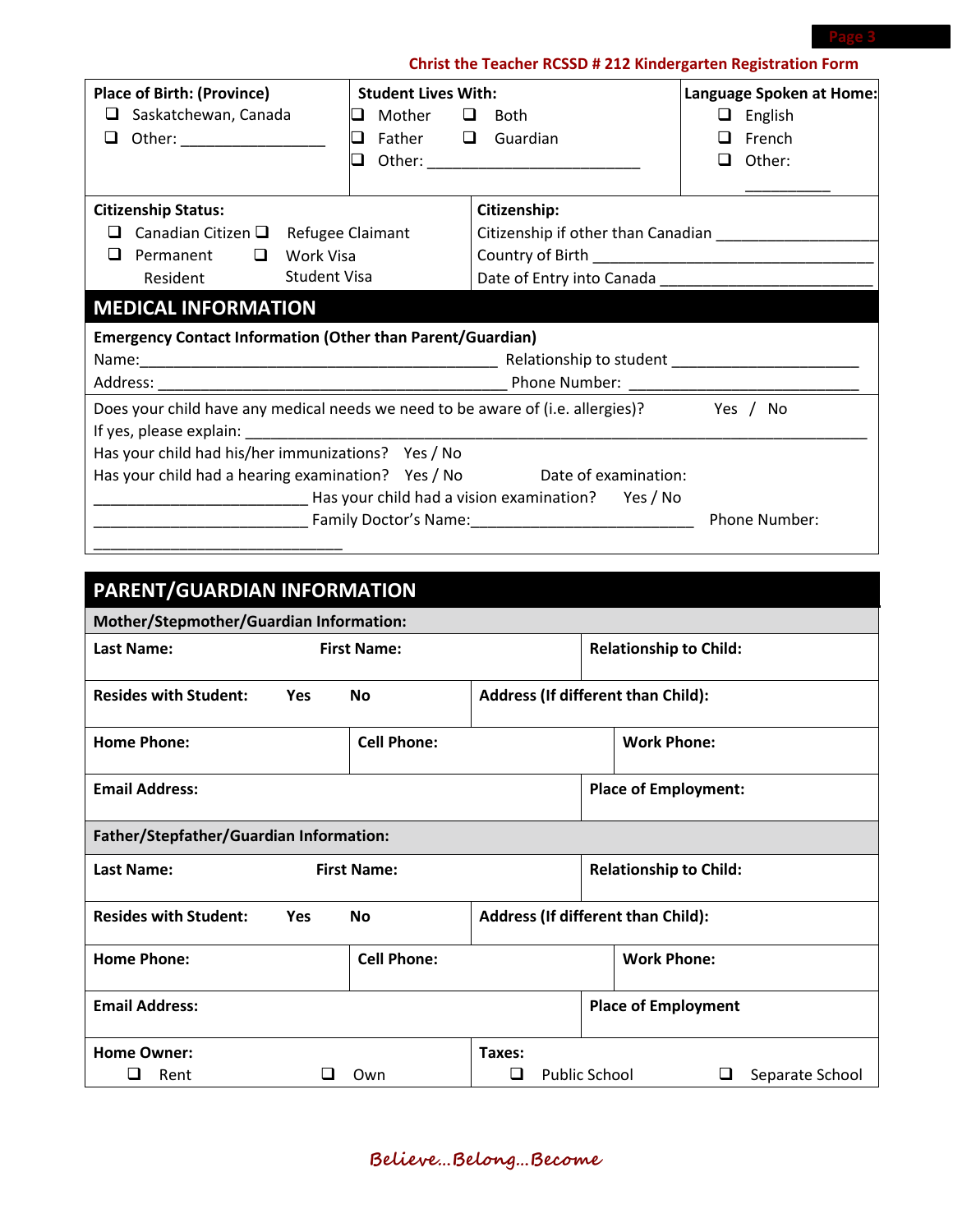### **Christ the Teacher RCSSD # 212 Kindergarten Registration Form**

If you are a rural family, please provide the name, address and phone number of a billet, in the city, in case of **inclement weather.**

| Name of Billet: L                                                                                                                                            |                                                                                                                                                                                                                      | Phone #: and a set of the set of the set of the set of the set of the set of the set of the set of the set of the set of the set of the set of the set of the set of the set of the set of the set of the set of the set of th |
|--------------------------------------------------------------------------------------------------------------------------------------------------------------|----------------------------------------------------------------------------------------------------------------------------------------------------------------------------------------------------------------------|--------------------------------------------------------------------------------------------------------------------------------------------------------------------------------------------------------------------------------|
| <b>Married</b><br>Parents are:<br>Please indicate if there is a custody arrangement or custody order that the school staff should be aware of:<br>Yes<br>No. | Common Law Separated/Divorced                                                                                                                                                                                        | Single                                                                                                                                                                                                                         |
|                                                                                                                                                              | If you answered YES, you will need to supply legal documentation to the school administration.                                                                                                                       |                                                                                                                                                                                                                                |
| Are there any siblings? (home, preschool, elementary school, or high school)                                                                                 | This document will be kept in the school principal's office.                                                                                                                                                         |                                                                                                                                                                                                                                |
|                                                                                                                                                              |                                                                                                                                                                                                                      |                                                                                                                                                                                                                                |
| <b>OTHER INFORMATION (If Applicable)</b>                                                                                                                     |                                                                                                                                                                                                                      |                                                                                                                                                                                                                                |
| How well does your child get along<br>with other children:                                                                                                   | <b>Has your child attended</b><br>any of the following:                                                                                                                                                              | Does your child show an interest in:                                                                                                                                                                                           |
| Very well<br>Fairly well<br>Needs support                                                                                                                    | <b>Licensed Daycare</b><br><b>Nursery School</b><br><b>Preschool</b><br><b>Currently attending</b><br>Name: and the state of the state of the state of the state of the state of the state of the state of the state | Story time<br>Colouring<br>Counting<br>Speaking in sentences<br>Adapting to new situations                                                                                                                                     |

**List any other interests that your child may have below:** 

 $\alpha$  .